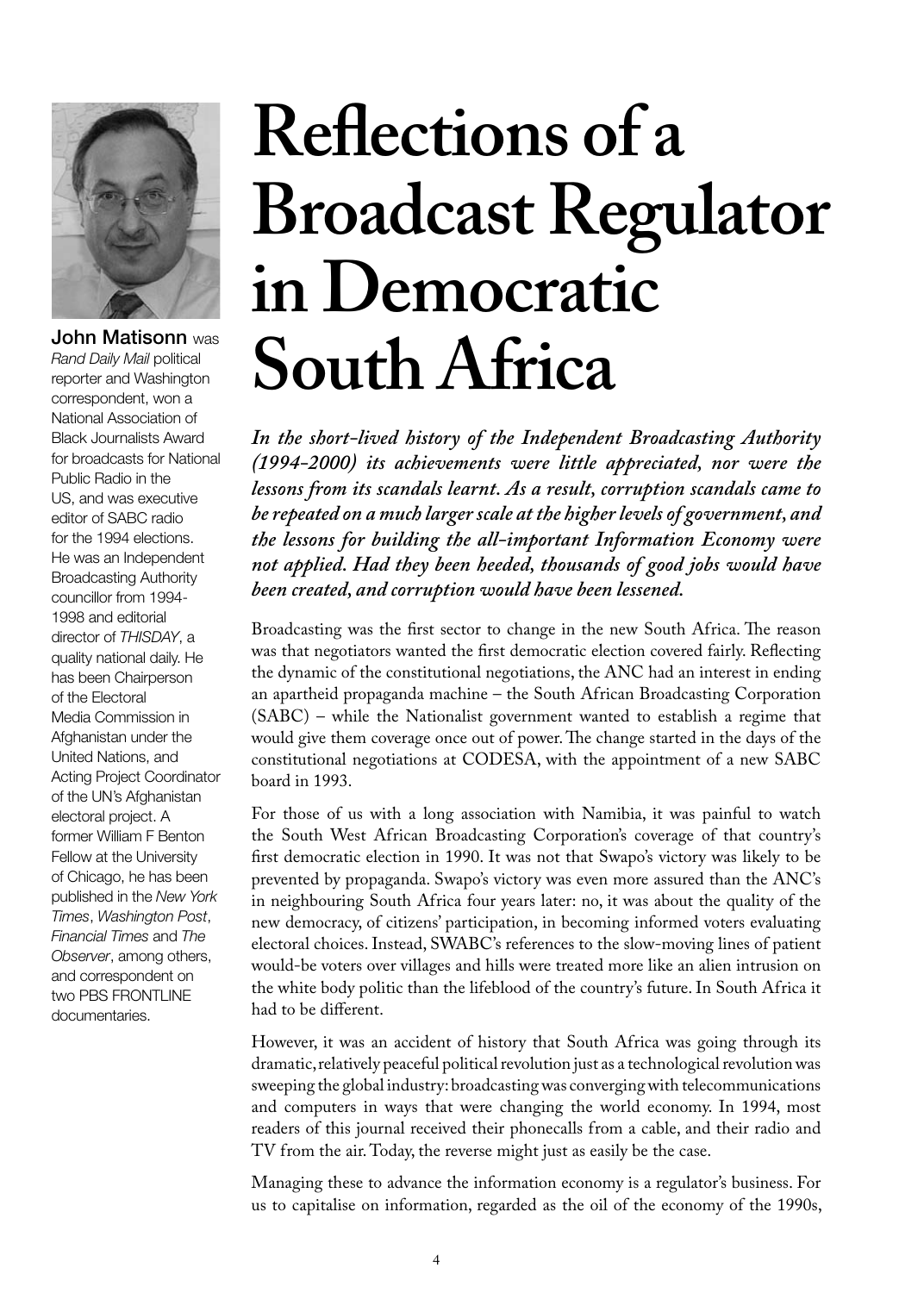required policies that understood and responded to this convergence of delivery systems. We didn't know that the billions sloshing around the world and available to us in South Africa in the wake of our "miracle" would hit a brick wall when the Dotcom boom turned into the Dotcom crash in 2000. But when the crash came and the funds dried up, almost none of it was on our shores.

# **South Africa's Broadcasting Beginnings**

Thanks to the Nationalist government, South African broadcasting and telecommunications were backward in ways almost incomprehensible in developed economies.

One fact stands out: South Africans first saw television test broadcasts in 1929, in both Cape Town and Johannesburg. After the interruption of World War II, mass implementation worldwide began at the end of the 1940s, but it would be 1976 before Pretoria would risk its polluting effects here. So in 1994, South African TV had missed the boat not only because it was highly propagandist, but also because it was only 18 years old. An accurate cliché applying to the future success of competing multimedia is that "content is

*Hitler and Mussolini were both in office and growing in power in Europe. One of their supporters, then South African Defence Minister Oswald Pirow, made no secret that he wanted the future SABC for its propaganda possibilities.*

king" – the money follows the programming material. But we had not built the skills to take advantage of it. It was true that M-Net was building a great business supplying satellite television in Africa and elsewhere, but it was almost entirely based on its Hollywood product.

The first permanent radio stations were established in 1923: in Johannesburg, run by the Associated Scientific and Technical Societies of South Africa; in Cape Town by the local publicity association; and in Durban by the city council. Funded entirely by licence fees from set owners, it took three years to run out of money. After a brief closure, they were re-launched by the Bronx-born industrialist I W Schlesinger as a hybrid of the American and British models: with twin revenue streams, from advertising and licence fees. Prime Minister General JB Hertzog signed the death warrant for the commercial model when he brought out the legendary BBC founder, Lord John Reith, to recommend changes.

Unsurprisingly, Reith proposed something like the BBC, though he had met enough local white leaders to know that not all of the local establishment supported the Reithian public broadcasting model of information, education and entertainment within the British empire. Hitler and Mussolini were both in office and growing in power in Europe. One of their supporters, then South African Defence Minister Oswald Pirow, made no secret that he wanted the future SABC for its propaganda possibilities. "He would like to see something approaching Nazi rule," Reith told his diary after his meeting with Pirow, "and would then hope to use broadcasting as an adjunct thereto."

## **Pre-1994: Preparing for democracy**

By the time the new South Africa's founding fathers and mothers got to broadcasting, change to the propagandised SABC's news and current affairs output was in its infancy. But the "independent homeland" myth had poked a hole in its impact: Radio 702, particularly, nominally registered in Bophuthatswana, was broadcasting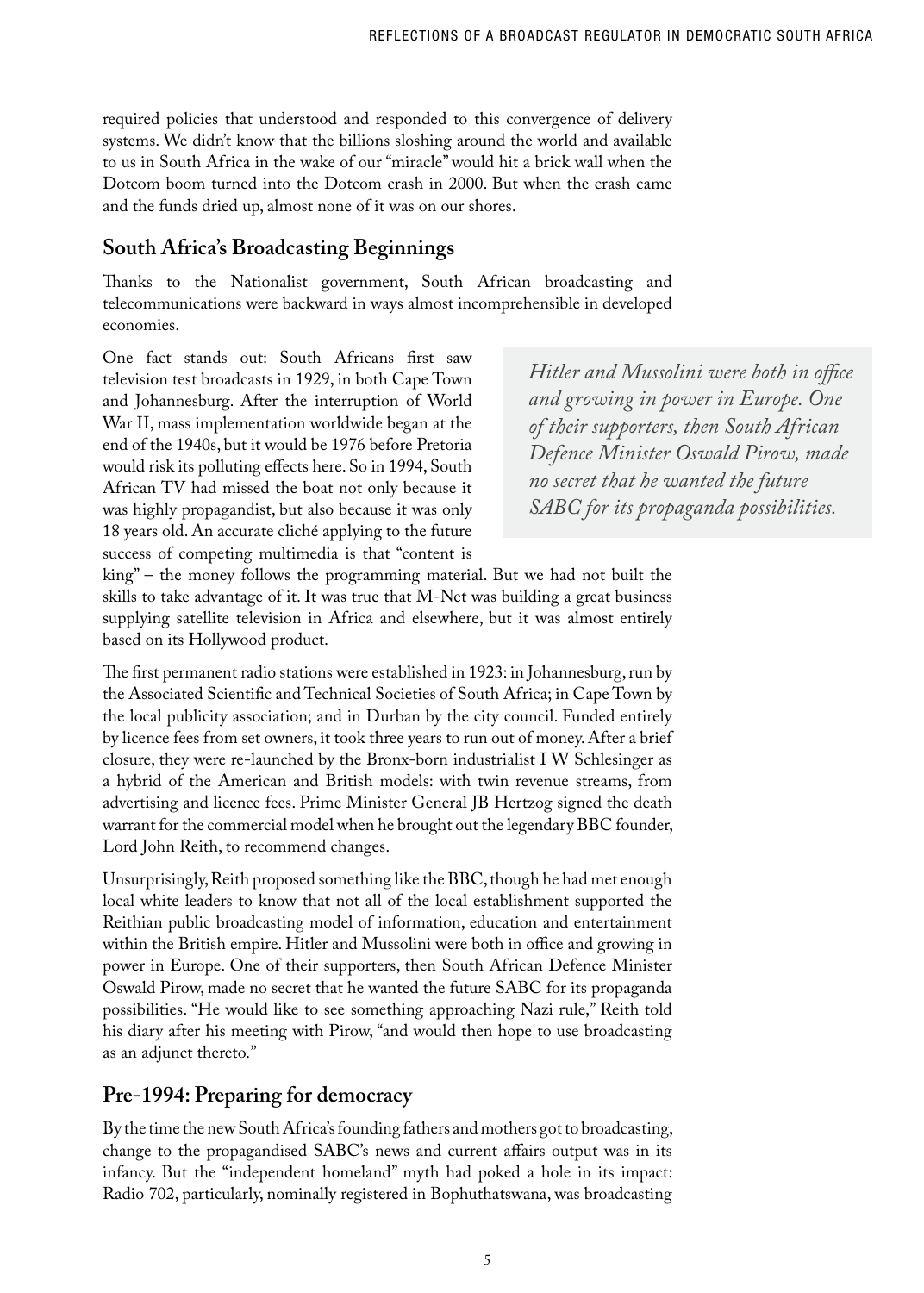talk radio on which ex-soldiers of Umkhonto we Sizwe and the South African Defence Force were engaging vigorously and frankly with each other, before an audience including Johannesburg and much of its surrounding areas. And because 702 is broadcast on medium wave, unusually in South Africa, its nighttime talk shows can be heard in most of the country.

*The decisions were: that the SABC board and CEO be replaced; the new board to be independent unlike the old; and that an Independent Broadcasting Authority to licence and regulate broadcasting in the public interest be set up, to replace the secretive and obstructionist Postmaster-General's office.*

Numerous civil society groups became involved in the push for a fairer system, many under the Campaign for Independent Broadcasting. In February 1992 all affected sectors, old and new, came to a conference, "Free. Fair and Open", at which some principles were thrashed out. I returned briefly from the University of Chicago, where I was a William F. Benton Fellow in Broadcast Journalism, to chair it. Both the ANC and the NP were represented, and moves to implement its proposals were soon under way.

The decisions were that the SABC board and CEO be replaced; the new board to be independent unlike the old; and that an Independent Broadcasting Authority to licence and regulate broadcasting in the public interest be set up to replace the secretive and obstructionist Postmaster-General's office.

CODESA set up a panel of jurists to choose the new board. Under the CODESA arrangement, President FW de Klerk was expected to appoint the board as recommended, but an outcry arose from the right because the chosen chair, Professor Njabulo Ndebele, a distinguished scholar and author, was "not bilingual." That meant he spoke a number of European and African languages, but Afrikaans was not among them. De Klerk arbitrarily replaced him with Dr Frederik Van Zyl Slabbert, with Dr Ivy Matsepe-Casiburri, a former Freestater and therefore "bilingual", as deputy. This hybrid lasted two months, before Slabbert was pressured to resign by his board colleagues, giving Matsepe-Casiburri her big break.

The IBA Act was passed in September 1993 and the new council was chosen by a panel representing all political parties under the chair of a non-partisan media lawyer. The independence of the council was protected by Section 192 of the Constitution, as one of the "Chapter Nine" bodies ensured independence to fulfil their role in strengthening democracy.

With only two staffers, seconded from the Department of Home Affairs, we had to build the IBA from scratch, while dealing with demands from community and commercial would-be broadcasters, as well as some already pirating, to open the airwaves and meet the promise of the new democracy.

#### **Post-1994: Let 100 Flowers Bloom?**

Regulation should be targeted and minimal: decide precisely what you need to achieve, then give people the maximum freedom to decide how they want to achieve it for their own ends as well as for the public interest by the totality of the resulting spectrum of programming.

Obviously, this requires marrying free expression and creativity with regulatory direction. A regulator's biggest danger is "Christmas tree regulation" – adding regulations to satisfy every lobby group until being a broadcaster becomes a nightmare of red tape with resultant interference with creativity and success.

The IBA Act had a long list of objectives which we were expected to achieve. I summarised them into four: promote diverse ownership, historically disadvantaged ownership, diverse programming content, and South African content. Achieving these would foster free expression as well as the creative arts and economic development.

Regulators have considerable leeway and therefore power. This was not widely understood in 1994, and it was likely that as that knowledge spread, so political and commercial pressures on us would grow, slowing down delivery. We had to move fast.

The officials proposed we continue an existing moratorium on granting new licences for at least a year, while we got organised. I proposed the opposite, that we licence as many community radio stations as soon as possible, while setting up the rest of our work. This was agreed, though it required leaping a further hurdle, in that the Act blocked new permanent licences until a major inquiry was conducted into the protection and viability of the public broadcasting system. We used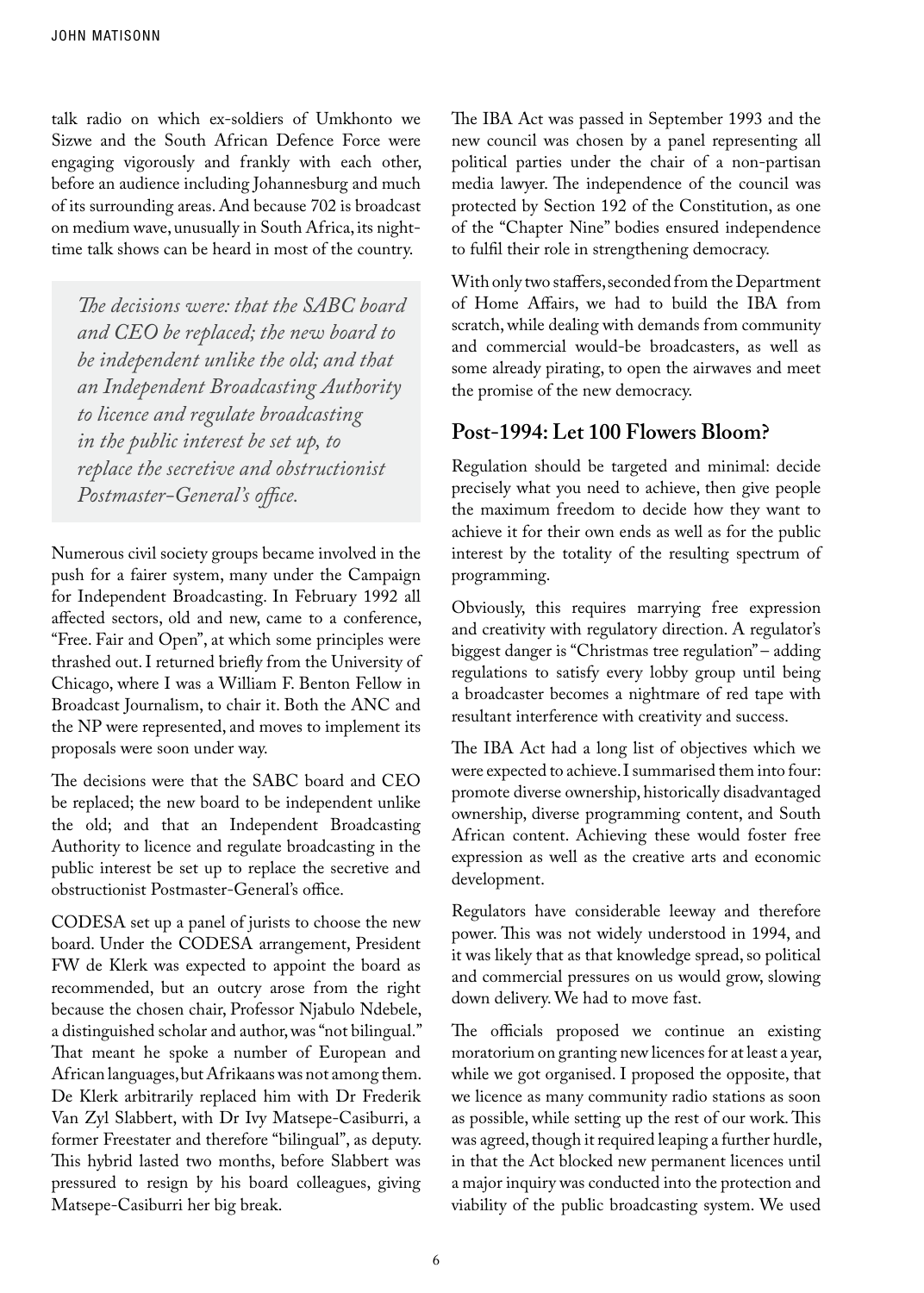a loophole, saying temporary licences could still be granted, stretching the word "temporary" as far as we thought we decently could, to a year.

That mechanism enabled us to licence 82 stations quite quickly. All were community radio licences. The Act provided for three kinds of licence – public, private and community. The loophole only applied to community. In less than a year, stations started going on the air not only in the 11 official languages, but in communities in high-population, underserved, sprawling townships like Botshabelo and Winterveldt which had an alternative to the SABC station in their home languages. There were Chinese, Greek, Portuguese stations, and some programming in Urdu, Tamil, Gujurati and Arabic.

At the same time, we began the triple inquiry – required by the  $Act - into the$ protection and viability of the public broadcaster, local content and cross media ownership regulations.

# **Local Content**

There were two opposing positions on local content, exemplified on one side by broadcasters who wanted a zero local content requirement, with talk of "the democracy of the dial" and interference in the free market. If viewers and listeners want local content, the market will provide it. On the other side, local musicians demanded up to 100% of music on radio to be South African. Why should South Africa be infiltrated and dominated by American culture?

*First, South Africans, like citizens of other countries, want content from their own culture. They love plenty of it. But the broadcaster pays one twentieth of the cost for an American sitcom, which has already met its costs in its own market.*

What was the right balance between freedom of choice, commercial viability and ensuring local culture had a shot at gaining audience? Plenty of research and witnesses from Australia and other countries that had such rules demonstrated a number of points. First, South Africans, like citizens of other countries, want content from their own culture. They love plenty of it. But the broadcaster pays one twentieth of the cost for an American sitcom, which has already met its costs in its own market. So, even though South African audiences for local programming are often higher than for Hollywood material, the broadcaster has no incentive to provide it. Cheap and culturally transposed wins the day.

On radio, the disparity in practice was even less defensible. On state-owned, SABCrun Radio 5, the country's biggest "commercial" (in content and revenue) station, less than one percent of output was local. It was laziness as much as anything. And perhaps – given that the vast majority were excluded from the vote – being out of touch with their listeners.

Based on the research and foreign example, we set the local content for music stations at 20%, during the 18 hours of major listening time. The decision was based partly on the fact that South Africa has a music culture. If we were all tone-deaf, no regulation in the world would have worked. But 20% was entirely doable.

We had fears that there could be exceptions. What about classical music stations? How many eighteenth century composers would we find in the Karoo? An exception was provided for. A station could apply for exemption if its circumstances warranted it. In the event, we needn't have worried. The Act provided a definition of local content that took account of whether the musicians were South African and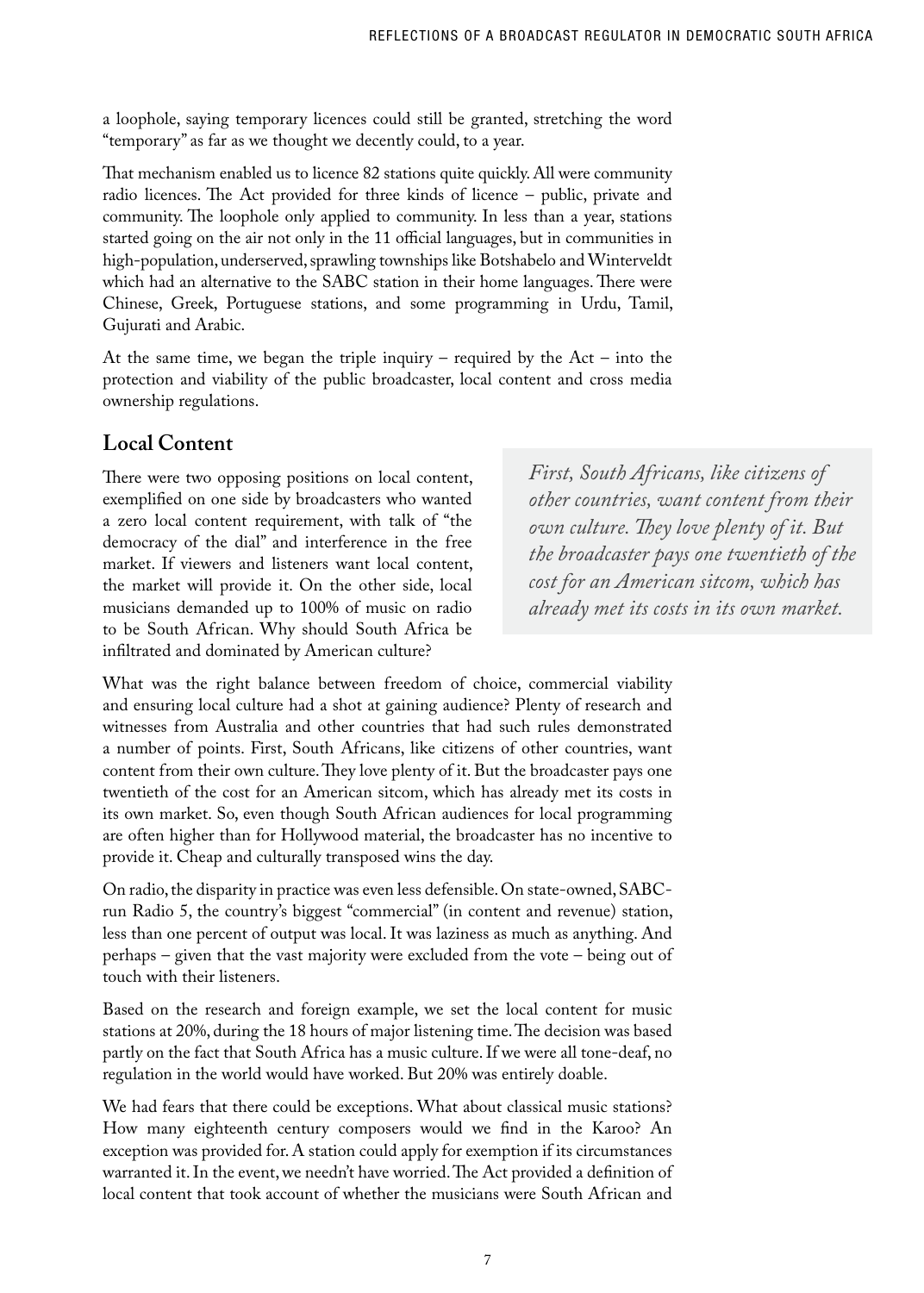if it was recorded in South Africa. In that way, local orchestras have been promoted on air and, in the time I was involved, no station even applied for exemption. They were enthusiastic about the local scene. It brought the music, and their stations, to life and in touch with their communities. We now hear Xhosa opera. And 80% of airtime on the classical stations is filled with Barenboim and Menuhin and Mehta and their peers.

This decision, regarding music, is probably one of the IBA's most spectacular, unsung successes. It's hard to imagine the international prominence of groups like Freshly Ground, Die Antwoord and many others, without it. Music that took off could not have been contemplated by the regulator, but it didn't try to. Local kwaito music, not heard of when we started, spread beyond our borders, starting at YFM in Johannesburg, and African gospel and something called "white Rock" took off with a bang too. Growth of the music industry has been strong and steady in the years since. Countries like Zaire, home to wonderful local music, were running all American music on their stations. Kwaito had a better chance in Zaire than

*Local content was just one piece of the complete ecology we needed to facilitate. The future of public broadcasting was critical to the whole picture. At one extreme is the American system, built entirely commercially.*

Zairean (now Congolese) music! I firmly support a local content rule in Congo.

For TV, various formulae were set, but the results have been erratic. The sector is so heavily dependent on the SABC's mismanaged and sickly financial position that each SABC cold causes pneumonia in parts of the local producer sector.

#### **Breaking the SABC monopoly**

Local content was just one piece of the complete ecology we needed to facilitate. The future of public broadcasting was critical to the whole picture. At one extreme is the American system, built entirely commercially. In the early days of radio, the US, with its rhetorical commitment to a pure free market, even tried letting broadcasters on air without a regulator at all. The result: bigger stations, with stronger transmitters, deliberately drowned out their weaker competitors on the same frequencies. Often, this was part of a battle between two rival, highly partisan pastors of different Christian denominations or factions. As a result, what became the Federal Communications Commission was established. But its free market philosophy kept its role very limited, until the advent of President Reagan, when its impact on fairness almost entirely disappeared.

There are public broadcasting services in the US – National Public Radio and the Public Broadcasting Service (television). They were only established in the early 70s, are much-loved by a sizeable minority of the national audience, and are under constant threat of axing each time conservative Republicans gain political ascendance in Washington.

Meanwhile, the Reagan administration's relaxation of the limited fairness requirements of the FCC in the 1980s opened the way to rightwing shock-jocks like Rush Limbaugh, who cobbled together morning drive-time radio outlets to form a powerful voice that promiscuously confuses news and comment, no longer restrained by the requirement to give opponents an equal say in news programming. It is cheap content – a single voice is the "news" and the entertainment! In the 1990s, Rupert Murdoch gave Limbaugh company on television, when he established the fourth terrestrial television network, Fox. The absence of the fairness doctrine has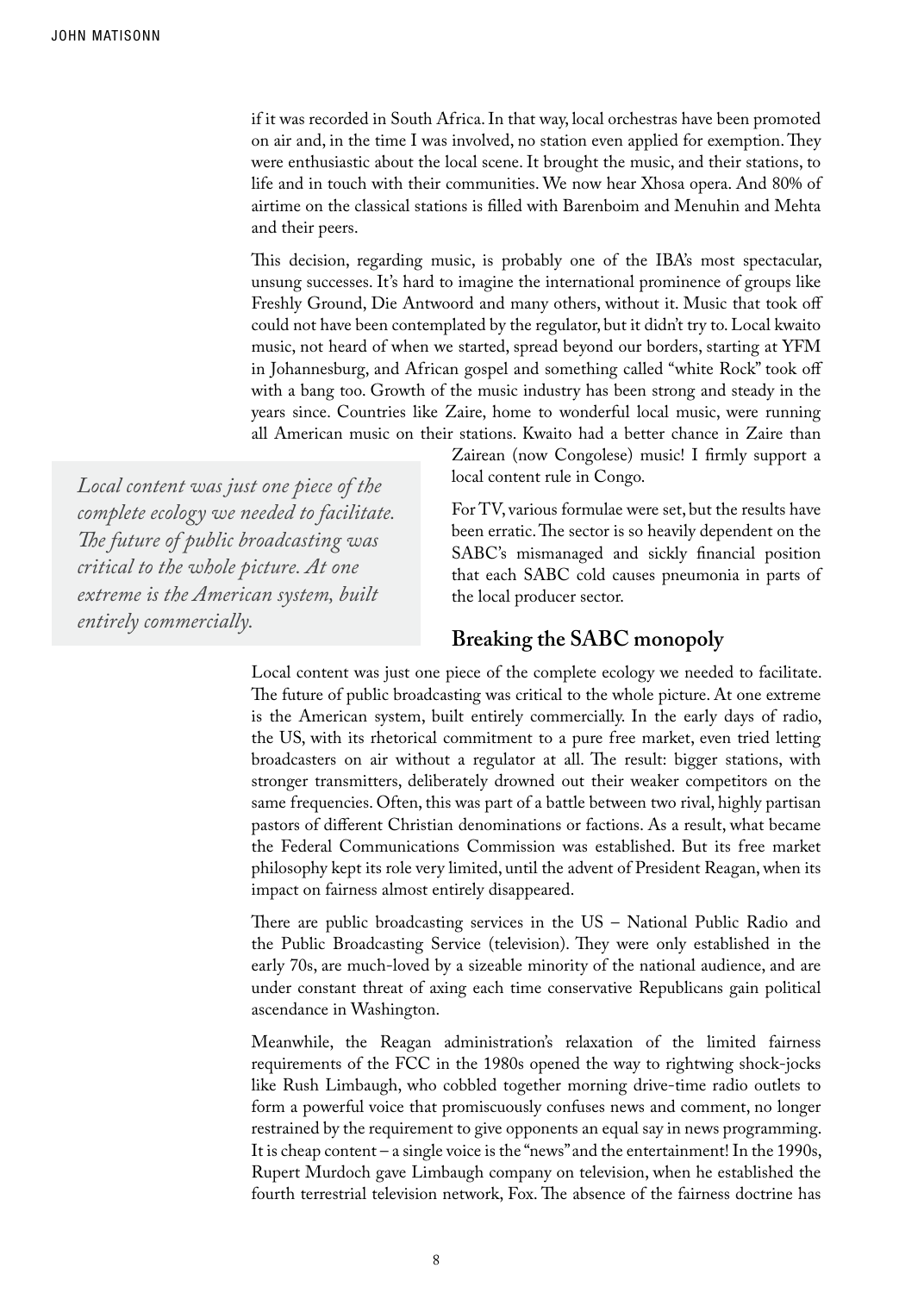left him free to hire lopsidedly, Republican presidential candidates from the right wing of the party, like former House of Representatives Speaker Newt Gingrich and former Governors Sarah Palin and Mike Huckerbee, with only an occasional minor league Democrat for "balance."

We didn't want that. Most other developed economies, which had started with only a government-owned broadcaster had, by 1994, regulated broadcasting to achieve national objectives that kept a public broadcaster while adding commercial broadcasters to the mix, providing programming they did better than their public counterparts.

But achieving a healthy balance is difficult. On radio, the first round of 82 community stations took us quite a long way. The first station licenced was, symbolically, Radio Maritzburg, home of terrible violence pre-1994. The station's movers and shakers were Christian, Hindu, local community leaders, all races. The stations accumulated: Muslim, Christian, non-religious, left wing, white right, grassroots communities, gospel, music-obsessed, universities.

Reith's British/Commonwealth model, blotched with former SABC and Broederbond chairman Piet Meyer's propagandistic distortions, was our inheritance. What should be the democratic South African solution? We needed all three licence types – public, private and community stations – to succeed.

My three months as Executive Editor, Election for SABC Radio in early 1994 taught me how hard it is to deliver quality service on each of the outlets. Though handling of the election was well received,

*To convert the SABC from a state propagandist to an independent public broadcaster, we set out the mandate of the public broadcaster, what it would do to meet its responsibility to the underserved audience that did not draw advertising revenue.*

there were severe structural limits. With one newsroom covering 22 radio stations in 11 languages, who do you send to cover the president?

Believe it or not, there are journalists who speak passably well all 11. More common is two or three or four, in some cases only one. Even trying to interview Cyril Ramaphosa in his native Venda, or Mandela in Xhosa, is not as easy as it sounds. Since nearly all their political work is in English, they are often not comfortable conveying complex ideas in the vernacular.

To convert the SABC from a state propagandist to an independent public broadcaster, we set out the mandate of the public broadcaster, what it would do to meet its responsibility to the underserved audience that did not draw advertising revenue. Then we sought to reduce its domain to something more manageable, removing stations that had a purely commercial brief. At the same time, the local music content rules would apply even to commercial broadcasters. Not all public goods needed state ownership to be achieved.

We earmarked for privatisation seven regional radio stations out of the SABC's 22, ones aimed at a purely commercial, entertainment market: Radios Highveld, Jacaranda, East Coast, Oranje, Good Hope, KFM and Algoa. There was no compelling reason for them to stay in public hands. All seven broadcast adult contemporary music, with short news bulletins drawn from the SABC's common newsroom.1 Since this was the new democratic government's first privatisation, and many might follow, it was a test. It would impact the SABC's bottom line, so we determined that after we chose the successful bidders in terms of our public criteria, the proceeds would have to go to the SABC to shore up its balance sheet.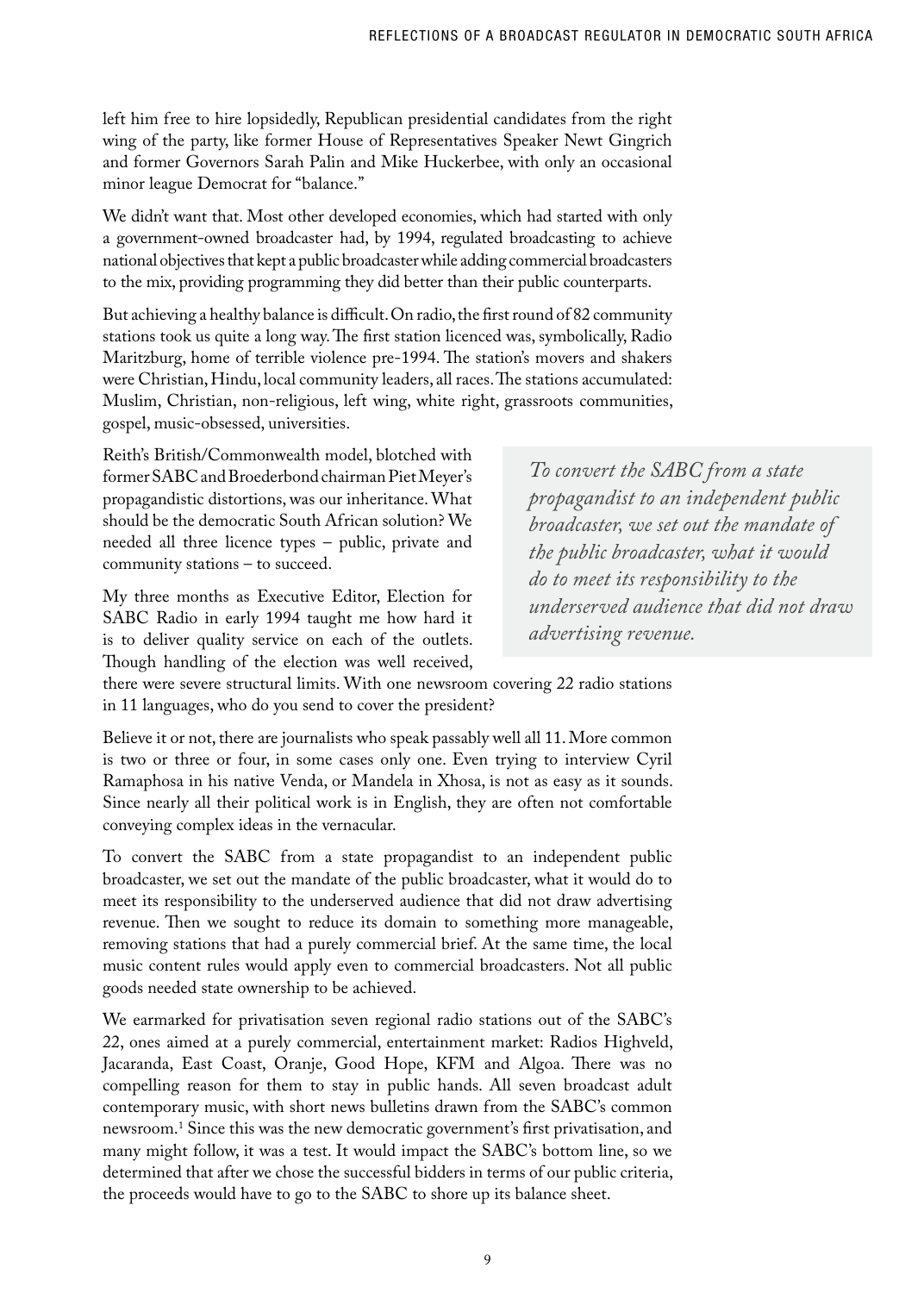It was a ground-breaking plan. Privatisation brought new players into the market. Historically disadvantaged owners came in, and what they learnt about broadcasting and business stood them in good stead as they went on to start new private stations and move on to other businesses. The first eight new private radio stations followed. The same criteria achieved youth and classical stations, jazz and talk radio. Some of the companies have passed substantial profits on to trade union members and charities. Several are listed on the JSE. They've grown real businesses and added value.

A comprehensive report proposed the conversion, which had already begun under new SABC CEO Zwelakhe Sisulu, from a state propaganda broadcaster into an independent public broadcaster.

*Power was shifting away from the regulator. Relations with government became secretive. SABC board changes would be disruptive and political.* 

The most significant broadcasting legacy besides the SABC was Bop-TV. Lucas Mangope's folly turned out to include a world-class, state of the art, suite of sound studios, designed to get the US music industry's biggest stars, with sufficient accommodation for their entourages. The expense would never bring the needed returns. Besides, technology changed so much that it

was soon obsolete.

We proposed the conversion of Bop broadcasting into an arm of the SABC, specialising in educational and provincial output. This was part of the IBA mandate – to promote provincial and educational broadcasting, and all 11 official languages. The report costed the requirements of the Act, for provincial, educational and 11 language broadcasting: the level of "public broadcasting" these requirements would take could not be funded within the current budget. On the other hand, government funding can be a mixed blessing. The proposal indicated what the government would have to commit for each. The report went to Parliament, which voted to adopt it. What most of us didn't realise was that "adoption" in our system is no different than the US Congress' passing a "sense of the Congress" motion. Not being attached to a budgetary commitment, it has no legal force.

#### **Destabilising the SABC, "javelin throwing"**

By the time we turned to private television, it was clear that oversight of the SABC was slipping out of our hands. After parliament adopted our report without budgeting for its provisions, and the privatisation that would reap R500 million for the "new" SABC was well under way, the executive decided it would not allow the SABC to keep the proceeds. We as the independent regulator were not consulted. Power was shifting away from the regulator. Relations with government became secretive. SABC board changes would be disruptive and political. A new Minister of Communications developed legislation to give the Minister the right to approve executive appointments at the SABC.

A new broadcast training school was planned by government, based on a foreign grant, but the IBA was kept out of the loop. Parliament was not overseeing us effectively, but the Executive became more obtrusive, contrary to the constitution's intention. When Parliament did come into the picture, it seemed to be taking its orders from the executive. And somewhere in the Executive there was an agenda. Sometimes the Minister of Communications was bypassed. Was this "javelinthrowing" – decisions taken in the political world that turned out to benefit politicals when they left for the private sector?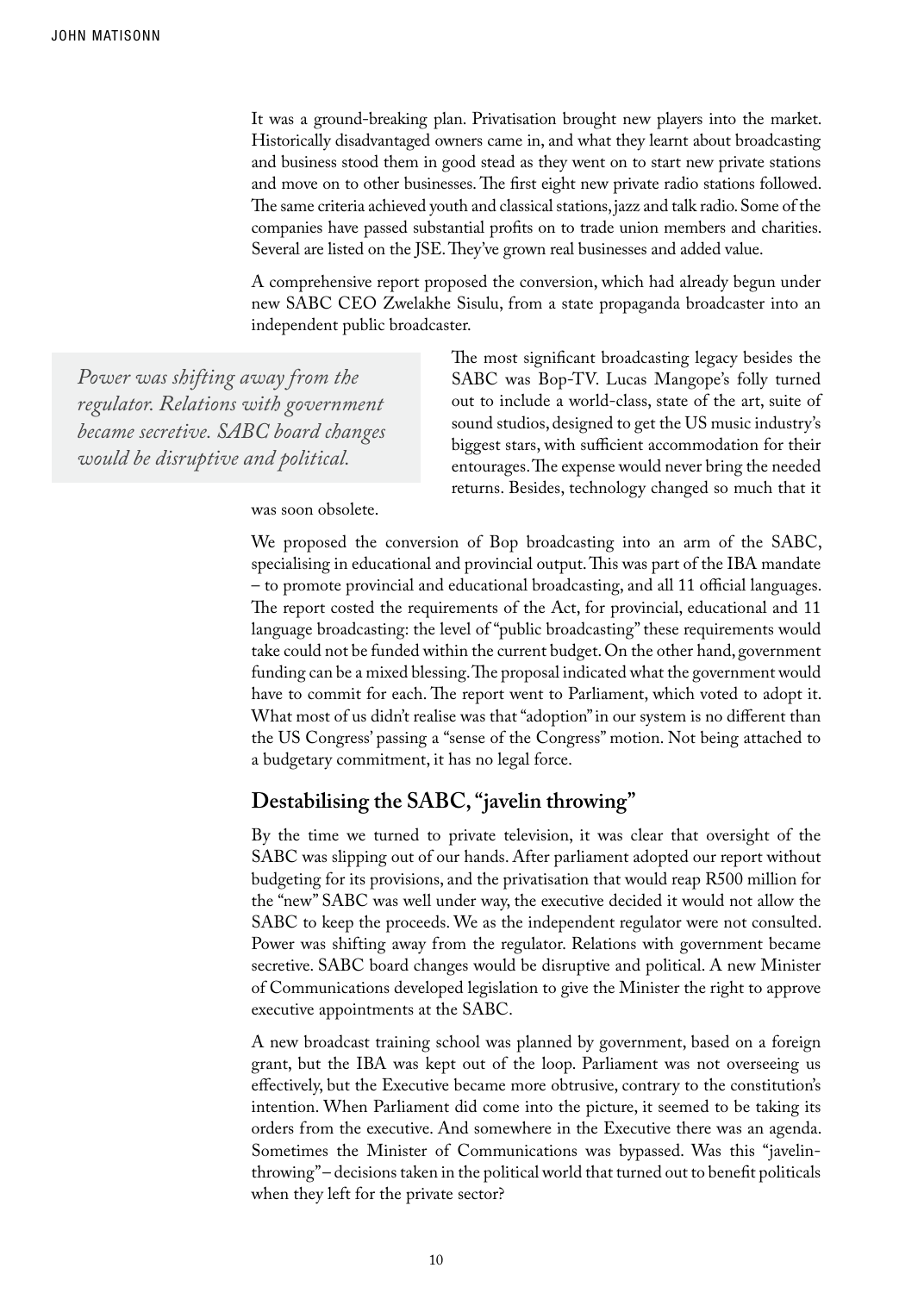The last major action of our four-year term was adjudicating the national commercial television licence. By this time it was fairly clear that the regulator was no longer in prime position watching over the SABC. The new station would need to be the competitor, but not just over advertising. By requiring a minimum of one hour a day of home grown news, 30 minutes of which in prime time, and other current affairs and local content programming, it was compelled to go head to head against SABC TV news. In return, it had a valuable licence without further competition for the near term. It would compete over quality as much as revenue.

On winning the licence, in part based on its impressive promises for vigorous, independent news, one of e.tv's earliest actions was to petition the regulator to drop the news requirement. The IBA stood firm. After exhausting all other options, e.tv capitulated and did the right thing, and the country is the richer for it. In times when SABC TV news is particularly poor or propagandistic, its viewer numbers fall and e.tv news benefits. South African TV is far from a perfect world, but the two stations have in effect regulated each other. And the quality of South African democracy has benefitted, in a decade when SABC-TV news has veered towards propaganda in successive waves.

## **Scandal**

Ironically, despite the significant amounts at stake in the IBA's licencing decisions, no real scandal arose around those decisions. Inside the council room, even when there were differences, discussions were cordial and the majority vote on licence decisions prevailed.

*Where was parliament or government? This led to broadcasting's next "first". The Auditor-General, and then the media, got a whiff of scandal.* 

The real tension among councillors was over ethics. It began in the first hours of our first meeting. I pushed that we not accept, as gifts, TV decoding equipment from the sole commercial broadcast grandfathered into the new South Africa, M-Net.

One new councillor objected: "But I'd like to know what's on TV." The option of buying it herself with her new salary was explained. Our decision on this licensee was worth R1 billion a year to them. The appearance must be the same as the reality – that we do not accept anything from them that might compromise our decisions.

Industry players sent presents: a commemorative clock, Sun City tickets valued at up to R2 000, luggage. I sent them back and advised my colleagues to do the same. Most kept the goodies. I tried twice to get our salaries of R320 000 pa cut. It won me no friends.

Despite a growing array of ethics rules and bodies, nobody responded to my attempts to get guidance, support or leadership. Where was parliament or government? This led to broadcasting's next "first". The Auditor-General, and then the media, got a whiff of scandal.

Besides the Auditor-General, the only official watchdog in the system to provide oversight would be Scopa – Parliament's Select Committee on Public Accounts. When the Auditor-General's report got to Scopa, ANC MPs were at least as forceful as the opposition. I attended with files, supported by the (black) leadership of the IBA staff association. By the end of the day several councillors had talked to the government and resigned. This was all behind the scenes. By next morning, word from government was that innocent councillors should resign too! What